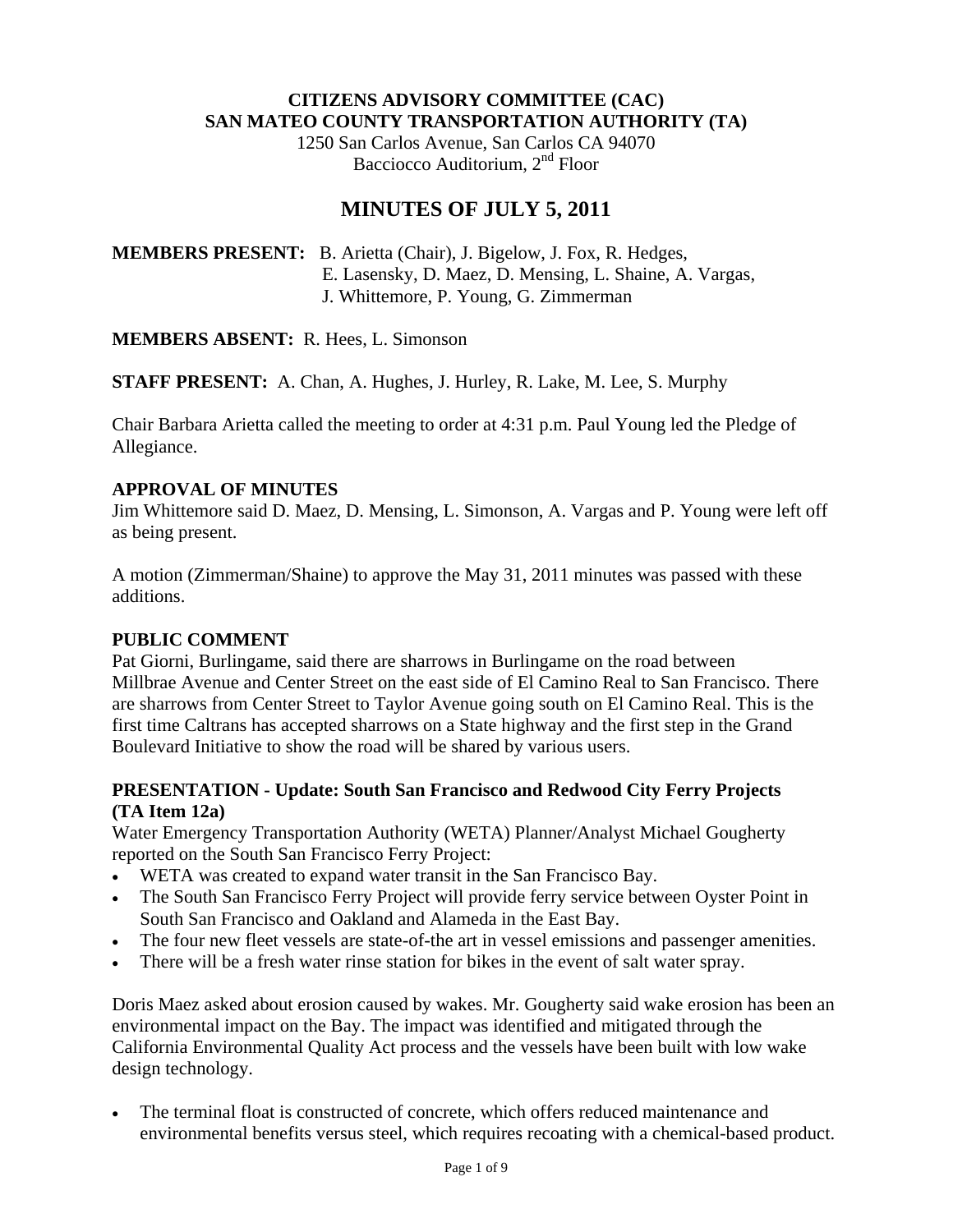Mr. Whittemore asked if the raw materials for the float are made overseas and shipped into the United States. Mr. Gougherty said this project is subject to the Federal Transit Administration (FTA) Buy American Act.

- The total project budget for construction is \$26 million, of which \$15 million was provided by the TA Measure A, \$8 million from the FTA and \$3 million from State Proposition (Prop) 1B funding. The project is expected to be completed under budget at the end of the year.
- Service launch is expected for spring 2012.

Elizabeth Lasensky asked how the ferry service links to existing transit and bike/pedestrian access and with Caltrain shuttles. Mr. Gougherty said a lot of elements of beginning service are contingent on integrating the ferry service with other forms of connecting transit, particularly shuttles, which will be operated by the Peninsula Congestion Relief Alliance (Alliance) and WETA. WETA is working on bike/pedestrian access with the San Francisco Bay Conservation and Development Commission (BCDC) and San Francisco Bay Trail Project. He said WETA is not providing shuttles that connect to Caltrain but coordinating with shuttles in the employment areas in Oyster Point.

- WETA is developing a fare and schedule policy and working with the Metropolitan Transportation Commission (MTC) to implement Clipper.
- WETA is working with the Alliance to survey employers in the Oyster Point area about schedules and service planning and has received 400 responses.

Chair Arietta asked if there was a link from the South San Francisco Caltrain Station to the ferry. Mr. Gougherty said WETA applied for funding for this service but was not successful securing funds.

George Zimmerman asked what type of transit service is planned to provide transportation from the terminal in the East Bay to South San Francisco. Mr. Gougherty said WETA hopes to get data from the employer surveys on trip origin and destination.

Larry Shaine requested there be further investigation into SamTrans and shuttle coordination. He said SamTrans can compliment and exist with other shuttles as seen in operations in Foster City. Mr. Gougherty said WETA was a project applicant and does not have control over such issues.

Ms. Lasensky asked if the survey addressed riders going from the East Bay to South San Francisco and asked about schedules. Mr. Gougherty said initial ridership projections show the vast majority of ridership originates in the East Bay. WETA has provided parking at the South San Francisco ferry terminal for reverse riders. He said ferries will travel in both directions during peak hours of 6 - 9 a.m. and 4 - 6 p.m.

Mr. Whittemore said in the long term, he wants to make sure ferry service will have connections to the bike trail in South San Francisco, up to Candlestick Park and to Caltrain.

Mr. Whittemore asked if there might be revenue opportunities beyond ferry service.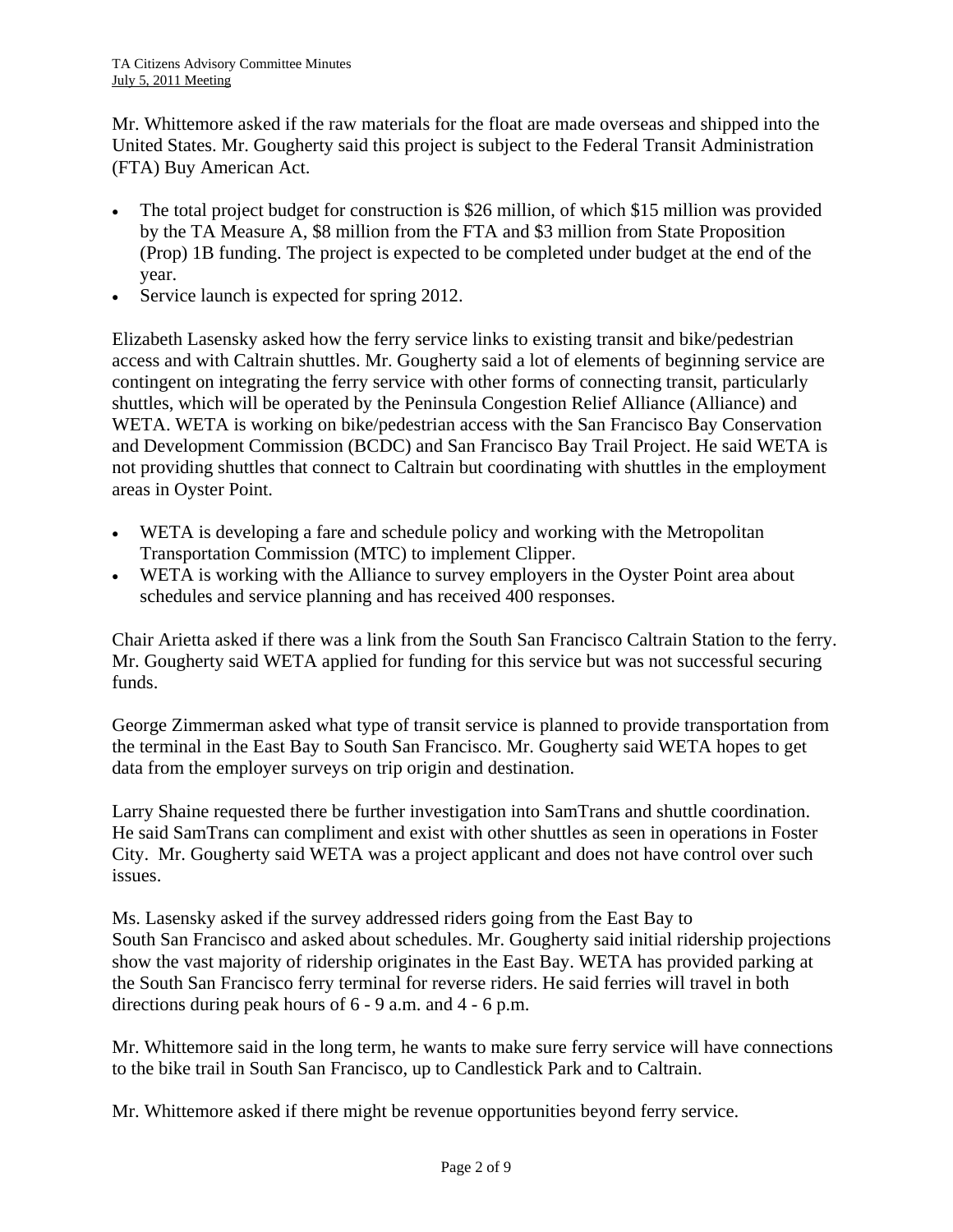Mr. Gougherty said WETA is open to this but it would be subject to policy.

Mr. Whittemore asked if there were any facilities immediately around or part of the terminal that contain disaster relief supplies needed for emergency disaster relief during an earthquake. Mr. Gougherty said WETA is part of the regional emergency response strategy but didn't have an answer to this specific question.

Daniel Mensing asked about service configuration at terminals in the East Bay. Mr. Gougherty said one option is beginning morning service in Oakland, going to Alameda and to South San Francsico. The final decision will be based on demand to maximize ridership.

Mr. Whittemore said WETA would rely on the Alliance for "guaranteed ride home" service during midday.

Mr. Shaine suggested the Alliance provide a presentation to the CAC on transit issues with the ferry program.

WETA Project Manager Chad Mason reported on details of the Redwood City Ferry Project:

- Redwood City service is envisioned to and from the City of San Francisco with connections to East Bay services.
- Conceptual planning began in 2011 for the terminal and land and waterside facilities, and initial stakeholder outreach is underway with the BCDC, California State Lands Commission, United States Department of Fish and Wildlife and San Francisco Bay Trail Project and with the City and Port of Redwood City.
- WETA is updating their ridership model for the landside facility to better project service needs in designing parking facilities.
- Environmental review is expected to commence later this summer. The public scoping process will follow State and Federal requirements for environmental review.
- Design will mimic the South San Francisco Ferry Project for efficiencies in float and gangway design.

Mr. Zimmerman asked, in considering origin and destination information, what are the differences in employment data between the South San Francisco and Redwood City projects. Mr. Mason said a 2003 model for service projected to connect Redwood City to San Francisco and to the East Bay included between 1,700 to 2,100 passenger trips per day for both projects with a one-way trip time of about 45 minutes. He said there are approximately 20,000 employees in the South San Francisco Ferry Project area but data isn't available yet for Redwood City.

April Vargas said it would be helpful to have a presentation from WETA on how they will deal with the large number of people that might need service during a major emergency and the connections to transit that might be available. Mr. Mason said WETA is at a point in conceptual design where this can be considered as they move ahead.

Ms. Maez asked about central operations. Mr. Gougherty said current WETA service is operated through independent private entities and in theory, all operations with WETA will be centralized to allow WETA to effectively respond to regular service needs as well as emergency response.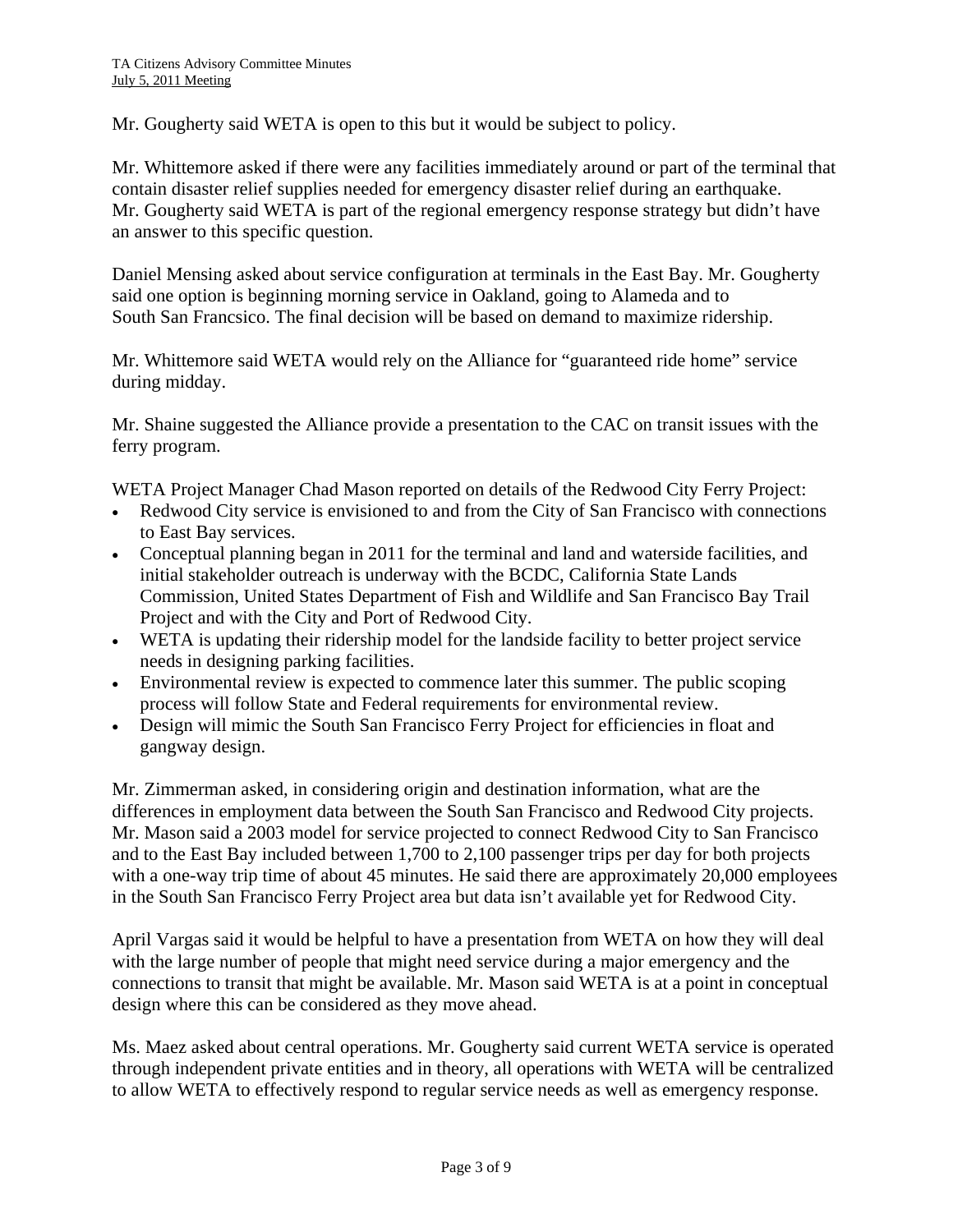Mr. Shaine asked if the ferry project is compliant with the Americans with Disabilities Act (ADA) given a floating dock. Mr. Mason said everything is designed to meet ADA requirements.

Ms. Lasensky asked if there will be facilities for bikes. Mr. Mason said there is availability for 30-40 bikes on the boat in addition to the bike wash.

Mr. Hurley said Executive Director Christine Maley-Grubl of the Alliance is scheduled at a subsequent meeting to address CAC questions and comments. He said staff will follow up with WETA on engineering and ridership issues and provide the business plan for the South San Francisco Ferry Project.

### **ITEMS FOR REVIEW – JULY 7, 2011 TA BOARD MEETING**

# **Authorize Amendment to the Fiscal Year (FY) 2012 Budget in the Amount of \$1,584,003 from \$1,300,000 to \$2,884,003 and Programming and Allocation of \$4,504,003 for the Pedestrian and Bicycle Call for Projects (TA Item 11)**

Acting Director, Caltrain Modernization Program Marian Lee introduced Interim Executive Officer of Planning and Development Aidan Hughes who has taken over this position for Ms. Lee while she is temporarily working on a special project for Caltrain with the focus to electrify the system and work with the California High Speed Rail Authority (CHSRA).

Ms. Lee reported details of the amendment, programming and allocation:

- At its June meeting, the CAC supported funding \$3 million of TA Measure A money for the pedestrian/bike call for projects, which would fund 12 TA projects. The City/County Association of Governments (C/CAG) was able to invest in five projects to fund a combined total of 17 TA and C/CAG projects. Some CAC members did not support the allocation primarily due to the lack of geographical equity in the north coastside area of the county.
- At the June TA Board meeting, there was extensive discussion on geographical equity and ranked projects and discussion led to a recommendation to increase funding to the project.
- Staff is recommending an additional \$1.5 million from the flow of future Measure A sales tax revenues to the pedestrian/bike call for projects.
- The current pedestrian/bike call for projects will have a total of \$4.5 million available for projects, which will fund 16 TA projects instead of the original 12 TA projects and hit the top 21 ranked projects including the TA and C/CAG. This approach will provide for investments in the north coast area.

Mr. Zimmerman said he presumed this allocation reflects what the TA and staff now perceive as a more equitable geographic distribution. Ms. Lee replied yes.

Rich Hedges said there was discussion at the last CAC meeting on a couple of worthwhile projects along the north coast area and hopes they will receive funding. Mr. Hurley said they will.

Mr. Shaine suggested staff look at economies of scale during the bid process because of similar projects in one city.

John Fox said he was concerned that a C/CAG member urged the CAC to take no action on this item at their last CAC meeting because he thought the rankings were so inconsistent. Mr. Fox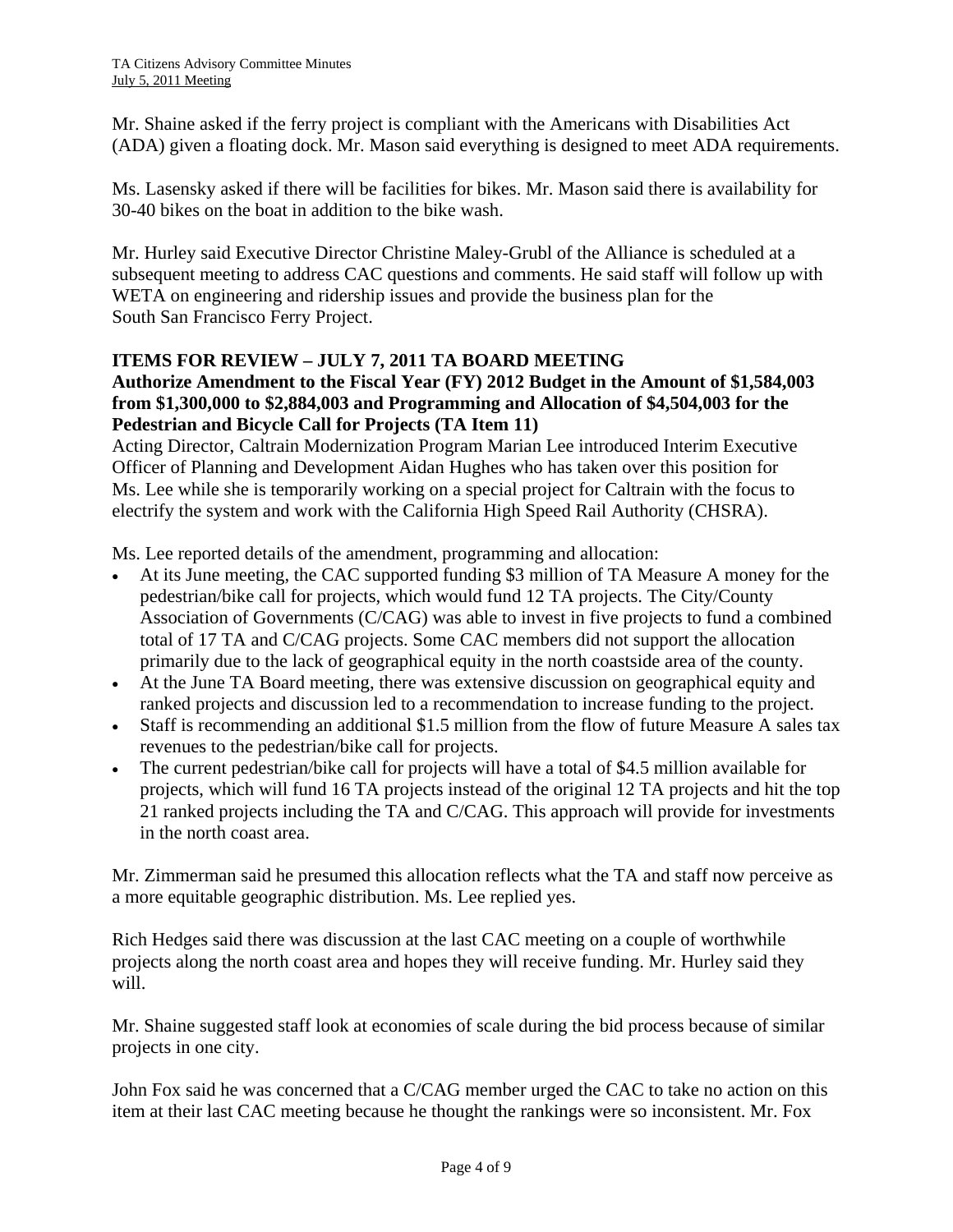said he didn't think a one-three point difference in the rankings was numerically significant. He said the one factor missing is the concept of value. An expensive project may be a point or so away from a number of smaller projects that are knocked out in favor of a couple of big ones. He said in looking at points and available money, projects that achieve a lot for limited money would be essentially considered more valuable than projects that achieve less for the money. Mr. Fox said there are also constituency issues. Some projects involve recreational uses and endto-end transportation needs. He is troubled that good future projects may be lost by taking money from future funding cycles. The call for projects is a biennial process and projects can be resubmitted for the next call.

Mr. Zimmerman thought it might be difficult for staff to determine value. Mr. Fox said it's simple; look at the number of points, the rank it came with and look at how many dollars it costs to get those points.

Mr. Whittemore said anything done to a public road should come out of the highway funds, not pedestrian/bike funds. He asked if future revenues had been allocated for projects in the past. Mr. Hurley said this was done with the South San Francisco Ferry Project.

Mr. Whittemore said it seems logical to spend future proceeds now because the cost of construction will only increase but he said he doesn't understand why the TA is borrowing from the future except to satisfy some constituents that didn't like the results from the established criteria. He said don't spend what you don't have; projects can be resubmitted for the next call.

Jim Bigelow said there was extensive discussion to develop the call for projects criteria and doesn't think it's useful to change the rules. He said TA Director Don Horsley made a strong argument for additional funding for the coastsisde, the Board makes the decision for obligating funds and he carried the day in getting Executive Director Michael Scanlon to work on finding additional funds to expand the list of projects. Mr. Bigelow supports additional funding because it is fair and will get more projects completed.

Mr. Whittemore said borrowing future revenues will take away the chance from future CAC members to allocate funding. He said if someone thinks the process isn't perfect, do what can be completed with the money budgeted.

Ms. Maez asked what would happen if the TA Board did not approve additional funding. Ms. Lee said the original recommendation was to stop funding on the TA-C/CAG list at project number 17. If funding remains at \$3 million, the TA could fully fund TA project number 16 and a portion of TA project number 17.

Chair Arietta said coastal residents have been waiting since 1988 and agreed with Director Horsley's efforts in supporting additional funding for the coastside.

Ms. Lee clarified that there is a perception the TA and C/CAG project rankings were far apart. The rankings were much more in sync than apart. The TA and C/CAG mostly agreed on the top ranked projects with the exception of two C/CAG projects. She said there were lessons learned with this first call for pedestrian/bike projects, especially on tight scores and the actual scoring process. Staff agreed they couldn't change the rules in the middle of the process but will be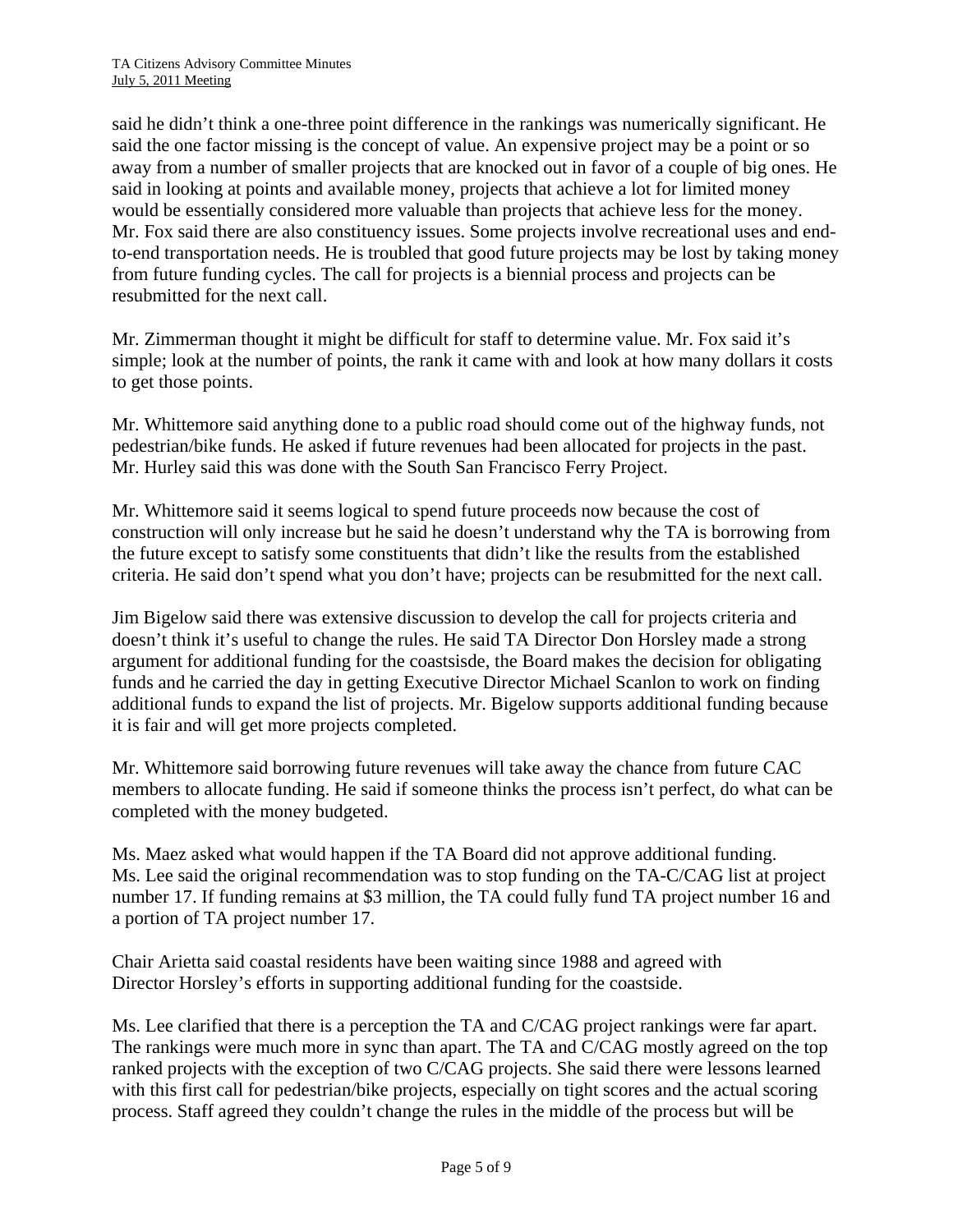creating a venue to revisit these issues before the next call for projects. Other variables discussed included using C/CAG's Bicycle Pedestrian Advisory Committee's scoring sheet, capping the project list, limiting the number of projects per city and geographical distribution by income level. Before the next call, staff will review all input and come back with a revised recommendation or how the rules could potentially be changed to provide a better decision making process.

#### Public Comment

Pat Giorni, Burlingame, said this call for projects was a birthing process and even though there was disparity between the TA and C/CAG on scoring, she would agree with the TA Board's decision to allocate an additional \$1.5 million. She asked about funding for the Crystal Springs Regional Trail South of Highway 92 Project. Mr. Hurley said funding sources include Transportation Development Act Article 3 administered by C/CAG.

A motion (Hedges/Bigelow) to support amending the budget and programming and allocating an additional \$1.5 million to the pedestrian/bicycle call for projects was approved. (Maez, Fox and Whittemore voted no.)

Ms. Maez asked the chair to relay to the TA Board concerns expressed by some CAC members about this allocation.

Ms. Maez said her decision to not support the allocation was based on the many examples of government spending money they do not have.

Mr. Hurley clarified that in terms of the goal of the Measure A program, 3 percent of the money is spent on pedestrian/bike projects over the life of the 25-year Measure A; it is not spent on an annual basis. It is within the purview of the TA Board to advance these funds, which are clearly laid out in the intent of the program.

Mr. Zimmerman said this process is evolving and he hopes comments both in support of and against the allocation are considered by staff in future discussions on projects.

#### **Update on State and Federal Legislative Program (TA Item 12b)**

Government Affairs Manager Seamus Murphy reported:

State

- The governor signed the budget under the terms of Prop 25 (Changes Legislative vote requirement from two-thirds vote to a simple majority); no Republicans voted for the measure. The budget is dependent on the expectation that the State will receive about \$4 billion more in revenue they had not anticipated prior to the vote. If that funding doesn't materialize, the budget includes some triggers to reduce funding for education and health and human services programs. Transportation and transit programs are largely unaffected. The gas tax swap provisions, which preserve operation's funding, were preserved.
- There were some line item vetoes that affect Caltrain's share of Prop 1A connectivity funding. These are line item vetoes the governor is making to a bond program approved by the voters, which is funding the Legislature appropriated from that bond program. Caltrain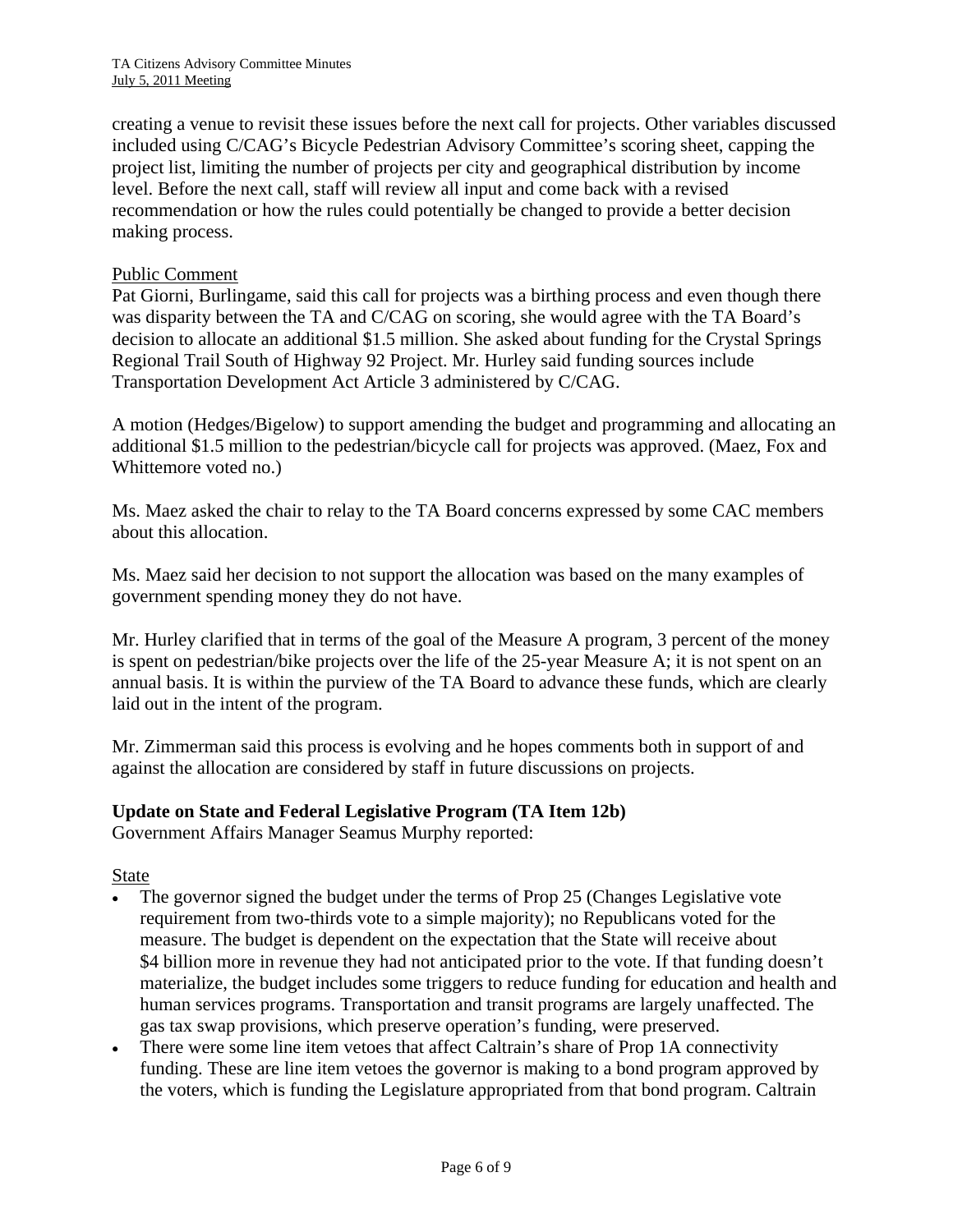wasn't expecting to spend these funds amounting to \$4 million and they would be available in future years as long as it is appropriated by the Legislature and signed by the governor.

- The Joint Powers Board Memorandum of Understanding with the California High-Speed Rail Authority (CHSRA) was a separate line item in the CHSRA administration budget for \$1.1 million to support the program, but the governor eliminated the line item and specifically directed the CHSRA to fund the program out of the capital outlay portion of their budget. Staff has been in discussions with CHSRA on how that request can be accommodated.
- Staff supports AB 1164 sponsored by Caltrans and Assemblyman Rich Gordon, which would allow Prop 1B bond-funded projects to be funded through Federal dollars that are included in the State Highway Account with reimbursement back to the account with Prop 1B dollars once bonds are sold.
- Staff is supporting AB 1105 High occupancy toll lanes (HOT) by Assemblyman Gordon that would allow the Santa Clara Valley Transportation Authority's HOT lane program to extend into San Mateo County; the existing carpool lane extends about six miles on Highway 101 into San Mateo County.

### Federal

The CHSRA received a \$16 million grant to support the Communications Based Overlay Signal System (CBOSS) Project for the Caltrain corridor. This is a Federal safety mandate for Positive Train Control to be installed on rail right of way before the end of 2015. This funding would allow Caltrain to get through the critical design phase and help determine how the signaling system that Caltrain has been planning will be interoperable with all other passenger and freight systems that share the Caltrain corridor and HSR.

Mr. Whittemore said a letter in today's *Daily Journal* said CBOSS is a customized option being built by Caltrain when there are off the shelf solutions that are compatible with the CHSRA's plans and available for one-tenth the cost. Mr. Murphy said there is a group of engineers who are supportive of a European standard, which passenger rail systems use in Europe as their signaling system. They are anticipating the CHSRA is going to choose that system for its project but hasn't determined what type of signaling system it will utilize. Mr. Whittemore asked if CBOSS is a customized solution being built for Caltrain. Mr. Murphy said CBOSS is based on existing technology and conforms to the United States freight rail standard. He said some degree of customization will always be required because every rail corridor is different. The \$16 million grant funding can be used to develop specifications the CHSRA can use to customize whatever system they choose to be interoperable with Caltrain.

• The House Transportation and Infrastructure Committee has a proposal coming Thursday for the Surface Transportation Reauthorization bill, which is expected to be about \$230 billion over six years down from the \$290 billion program approved in 2005 and consistent with the House direction to reduce overall programs by about 30 percent.

Chair Arietta asked about AB 147 - Subdivisions. Mr. Murphy said this is in committee and staff has not heard final details but expects approval.

Mr. Bigelow asked if HSR environmental and planning funding of \$180 million for FY2012 for the segments has survived. Mr. Murphy said 50 percent of the funding is contingent on actions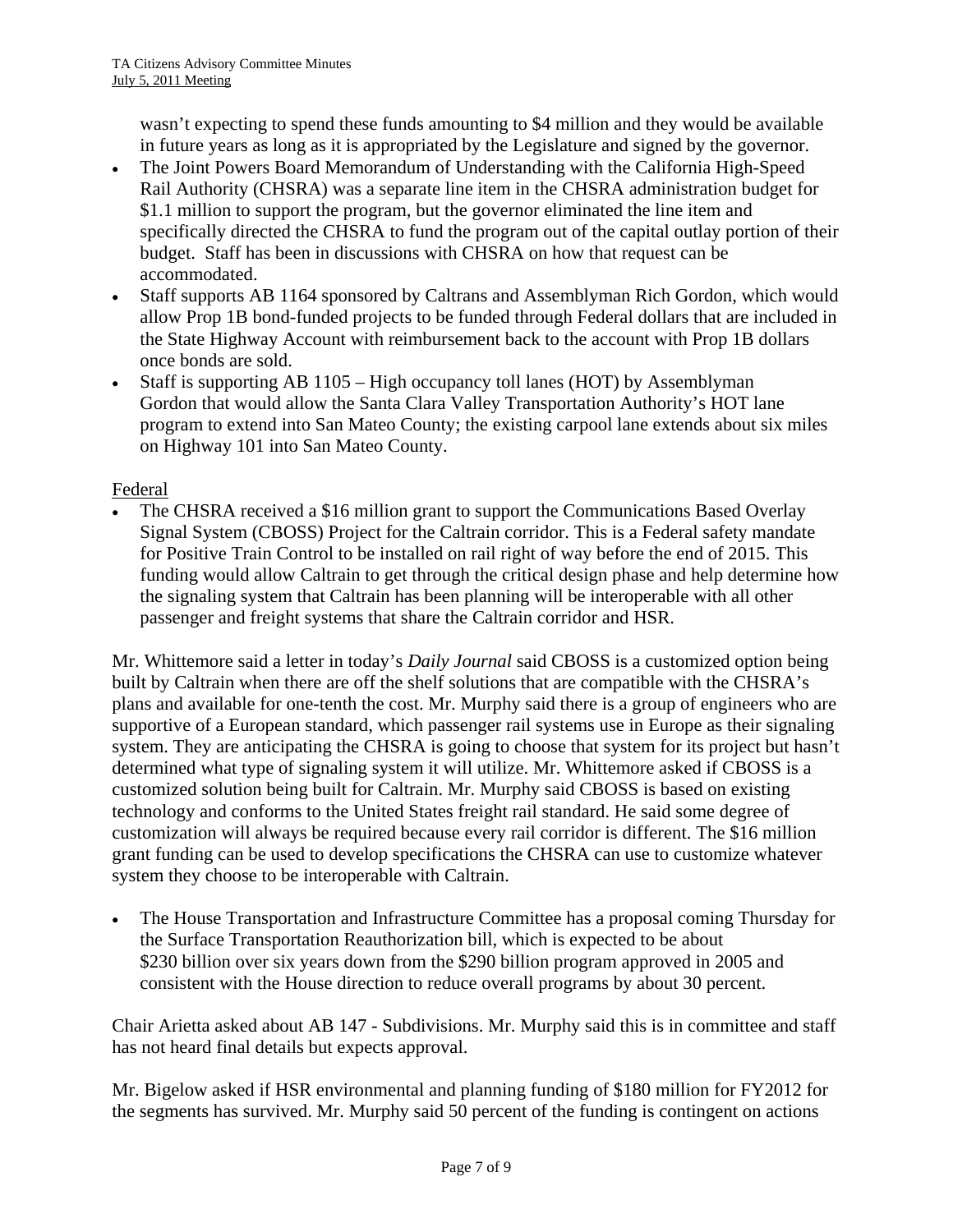the CHSRA has to comply with by October 14 including the submission of a business plan that is accepted by the Legislature, which is the threshold they have to achieve for the 2012 money. Half of the FY2012 money is guaranteed before the submission and acceptance of that business plan, and the full carryover from 2011 that they can utilize before that date.

Mr. Bigelow said this makes the San Francisco to San Jose blended phase intense in the next four-eight weeks because of submission of the business plan. Mr. Murphy said there will be a lot of attention on the business plan and one issue people will be looking for is how it addresses the design of the system between San Francisco and San Jose.

### **Acceptance of Statement of Revenues and Expenditures for May 2011 (TA Item 4b)**

Mr. Whittemore requested again that the Statement of Revenues and Expenses' spreadsheet be reformatted for ease of use. He asked for clarification of Government Accounting Standards Bureau (GASB) 31 on the Interest on Investments page. Mr. Hurley said staff will follow up.

Mr. Whittemore asked if any review of the portfolio has been given for euro/dollar exposure, particularly for the Bank of America amounts. Mr. Hurley said staff will follow up.

Mr. Whittemore asked about a check to S3, Inc., on the Checks Written page of the statement. Mr. Hurley said he thinks this is payment for attending a California Transportation Commission meeting.

# **SamTrans Liaison Report – June 8, 2011 (TA Item 8)**

No comment

# **REPORT OF THE CHAIR – BARBARA ARIETTA**

- Attended the SamTrans North Base Operations and Maintenance Facility "Dump the Pump" day activities with Ms. Maez, SamTrans Director Zoe Kersteen-Tucker and other staff members. A tour of the facility was provided including a ride in a new SamTrans bus.
- The MTC board approved the final \$5 million needed to complete Caltrain's FY2012 Operating Budget.
- City of Burlingame Vice Mayor Jerry Deal will be sworn in on July 7 as a new member on the Caltrain Joint Powers Board.

# **REPORT FROM STAFF – JOE HURLEY**

- The groundbreaking ceremony for the Highway 101 Auxiliary Lane project Marsh Road to University Avenue is scheduled for July 20 at 9 a.m. at 190 Independence Drive in Menlo Park.
- On June 15, the California Transportation Foundation awarded the Environmental Enhancement Project of the Year to the TA and Caltrans District 4 for the Foster City Consolidated Wetland Mitigation Project.
- Caltrain's average weekday ridership for May 2011 compared to May 2010 is up 6.3 percent and revenue increased by 16.4 percent.

# **COMMITTEE COMMENTS**

Mr. Shaine said the Belmont pedestrian/bike overpass project shows visible progress. Mr. Hurley said an opening celebration is tentatively scheduled for September.